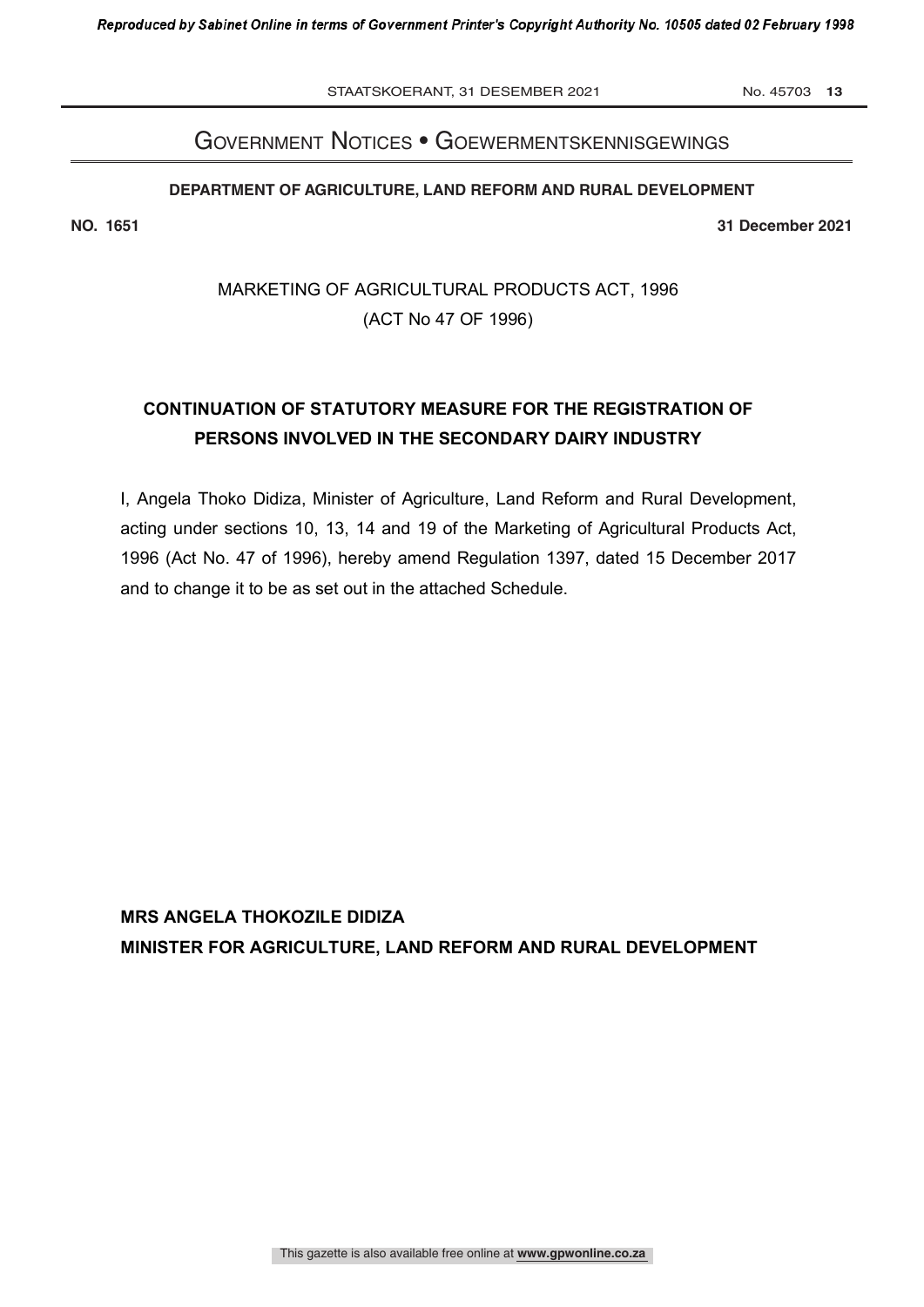## **SCHEDULE**

#### 1. Definitions

In this Schedule any word or expression to which a meaning has been assigned in the Act shall have that meaning, unless the context otherwise indicates -

**"consumers"** means the end users of milk;

**"milk producer"** means a person that produces milk by the milking of cows, goats or sheep;

**"retailers"** means persons that sell milk directly to consumers; and

**"the Act"** means the Marketing of Agricultural Products Act, 1996 (Act 47 of 1996), as amended.

- 2. The following persons shall register with Milk SA:
	- a) Persons who buy raw (unprocessed) milk for the purpose of processing it or to use it to manufacture other products, or to sell it to persons located outside the jurisdiction of the Republic of South Africa, or to move it outside the jurisdiction of the Republic of South Africa;
	- b) Persons who import milk and other dairy products classifiable under customs tariff headings 04.01, 04.02, 04.03, 04.04, 04.05 and 04.06;
	- c) Persons who are milk producers and who process the raw (unprocessed) milk produced by them, or use it to manufacture other products, or who sell it to consumers, or who sell it to persons located outside the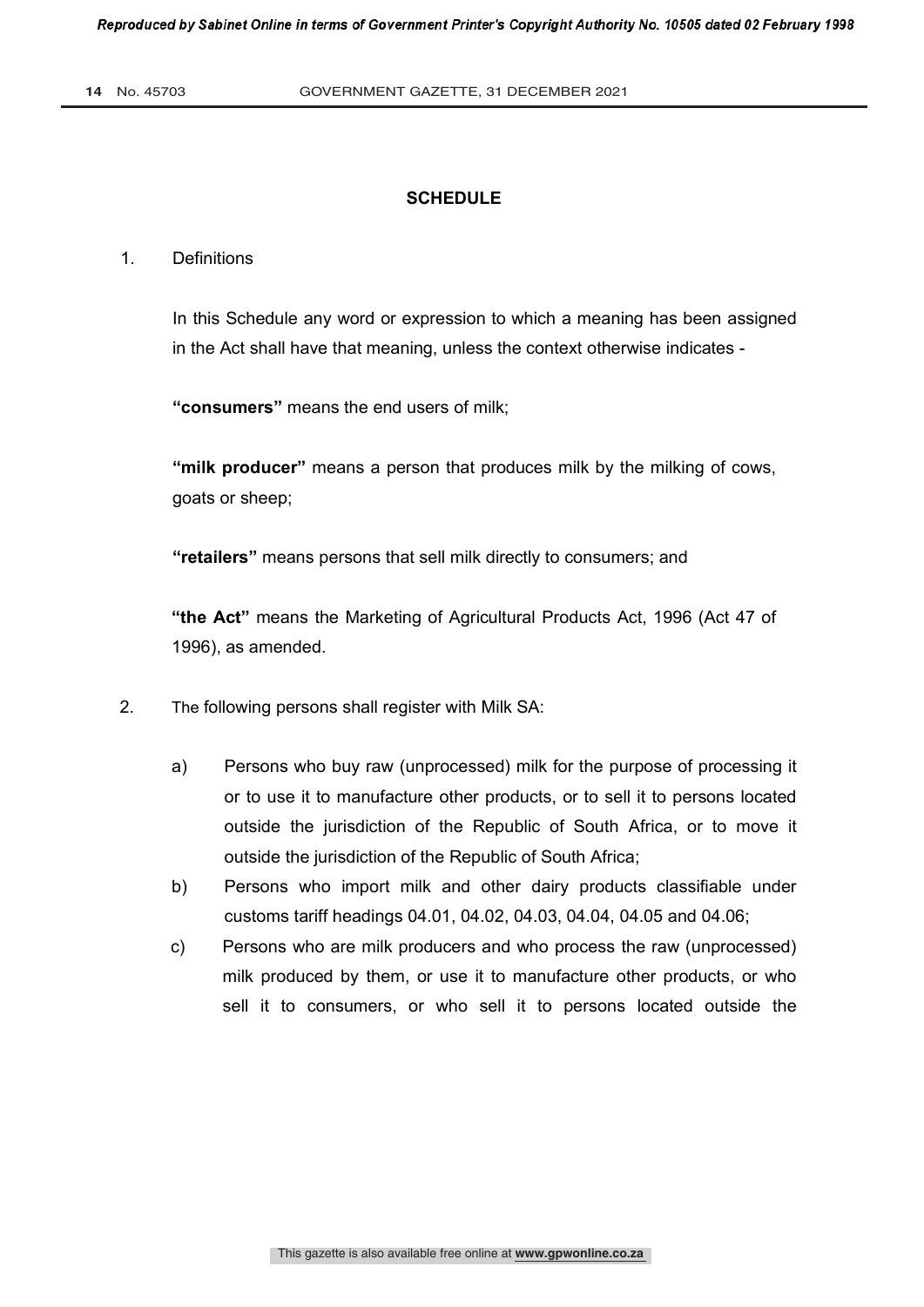jurisdiction of the Republic of South Africa, or who move it outside the jurisdiction of the Republic of South Africa; and

- d) Persons who sell raw (unprocessed) milk to retailers.
- 3. A person who should, in terms of 2 register with Milk SA and who did not register with Milk SA before the date of commencement of these statutory measures, shall submit an application for registration to Milk SA within 30 days from the date of commencement of this statutory measure and persons who become subject to registration after the date of commencement of this statutory measure shall register with Milk SA within 30 days after becoming subject to the registration
- 4. Application for registration shall be in the format as prescribed by Milk SA and shall contain the following details:
	- Name
	- Legal status and relevant registration number and, in the case of a natural person, the identification number of the person;
	- Electronic address;
	- Telephone number;
	- Fax number:
	- Physical address;
	- Name of contact person; and
	- E-mail address and identification number of the contact person.

The nature of their involvement according to the following categories:

persons who buy raw (unprocessed) milk for the purpose of processing it or to use it to manufacture other products, or to sell it to persons located outside the jurisdiction of the Republic of South Africa, or to move it outside the jurisdiction of the Republic of South Africa;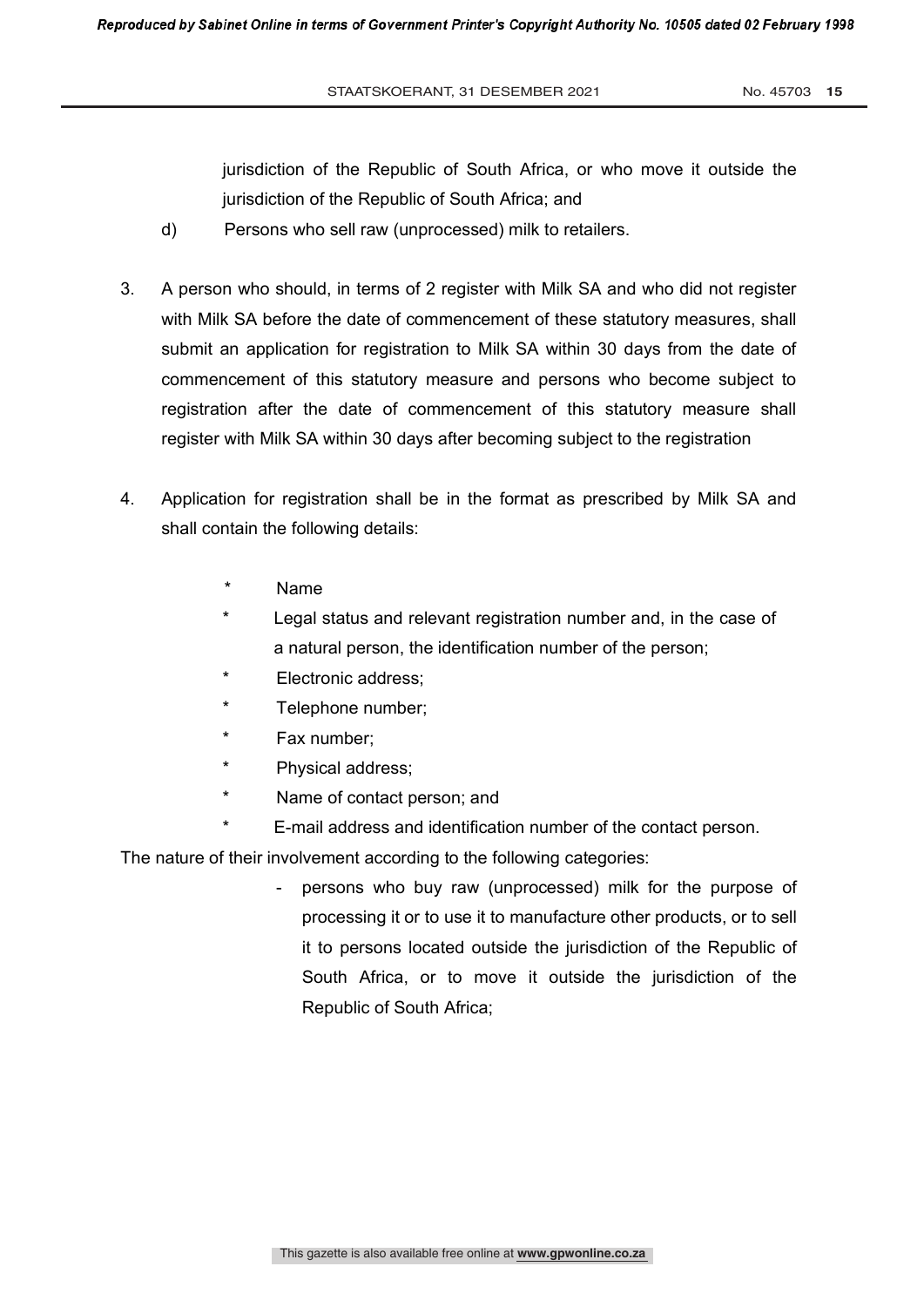- persons who import milk and other dairy products classifiable under customs tariff headings 04.01, 04.02, 04.03, 04.04, 04.05 and 04.06;
- persons who are milk producers and who process the raw (unprocessed) milk produced by them, or use it to manufacture other products, or who sell it to consumers, or who sell it to persons located outside the jurisdiction of the Republic of South Africa, or who move it outside the jurisdiction of the Republic of South Africa; and
- persons who sell raw (unprocessed) milk to retailers.
- 5. Persons registered with Milk SA should inform Milk SA of any change in respect of the information submitted as part of the registration to Milk SA within 30 days of the change.
- 6. Applications for registration with Milk SA shall
	- (a) when forwarded by post, be addressed to:

Milk SA PO Box 1961 Brooklyn Square 0075

(b) when delivered by hand, delivered to:

 Milk South Africa NPC Brooklyn Court Building B First Floor 361 Veale Street Nieuw Muckleneuk